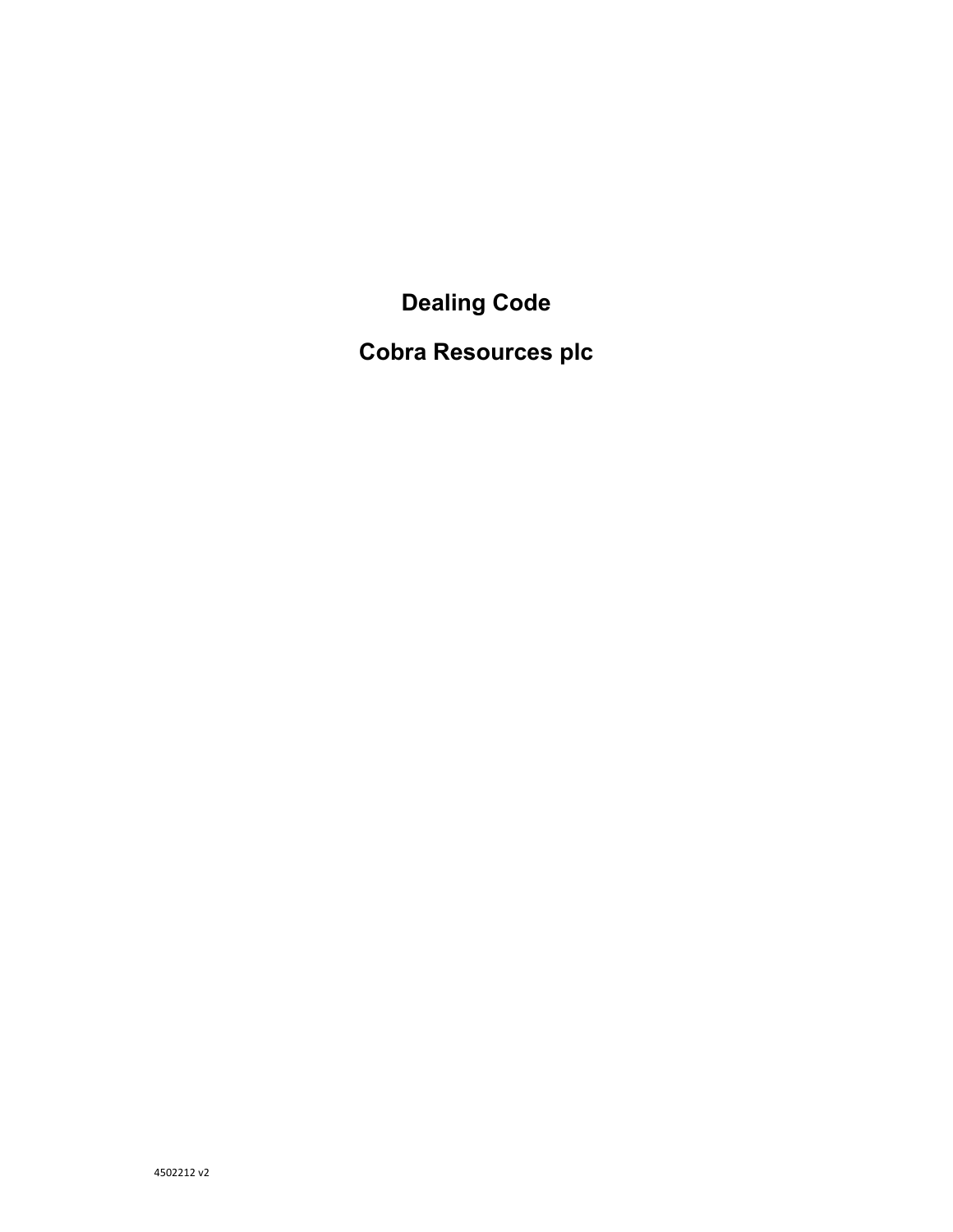# **INTRODUCTION**

The purpose of this Code is to ensure that the directors of the Company, and certain employees of the Company and its subsidiaries, do not abuse, and do not place themselves under suspicion of abusing, Inside Information and comply with their obligations under the Market Abuse Regulation.

Part A of this Code contains the Dealing clearance procedures which must be observed by the Company's PDMRs and those employees who have been told that the clearance procedures apply to them. This means that there will be certain times when such persons cannot Deal in Company Securities.

Part B sets out certain additional obligations which only apply to PDMRs.

Failure by any person who is subject to this Code to observe and comply with its requirements may result in disciplinary action. Depending on the circumstances, such non- compliance may also constitute a civil and/or criminal offence.

A list of the definitions used in this Code can be found at Schedule 1.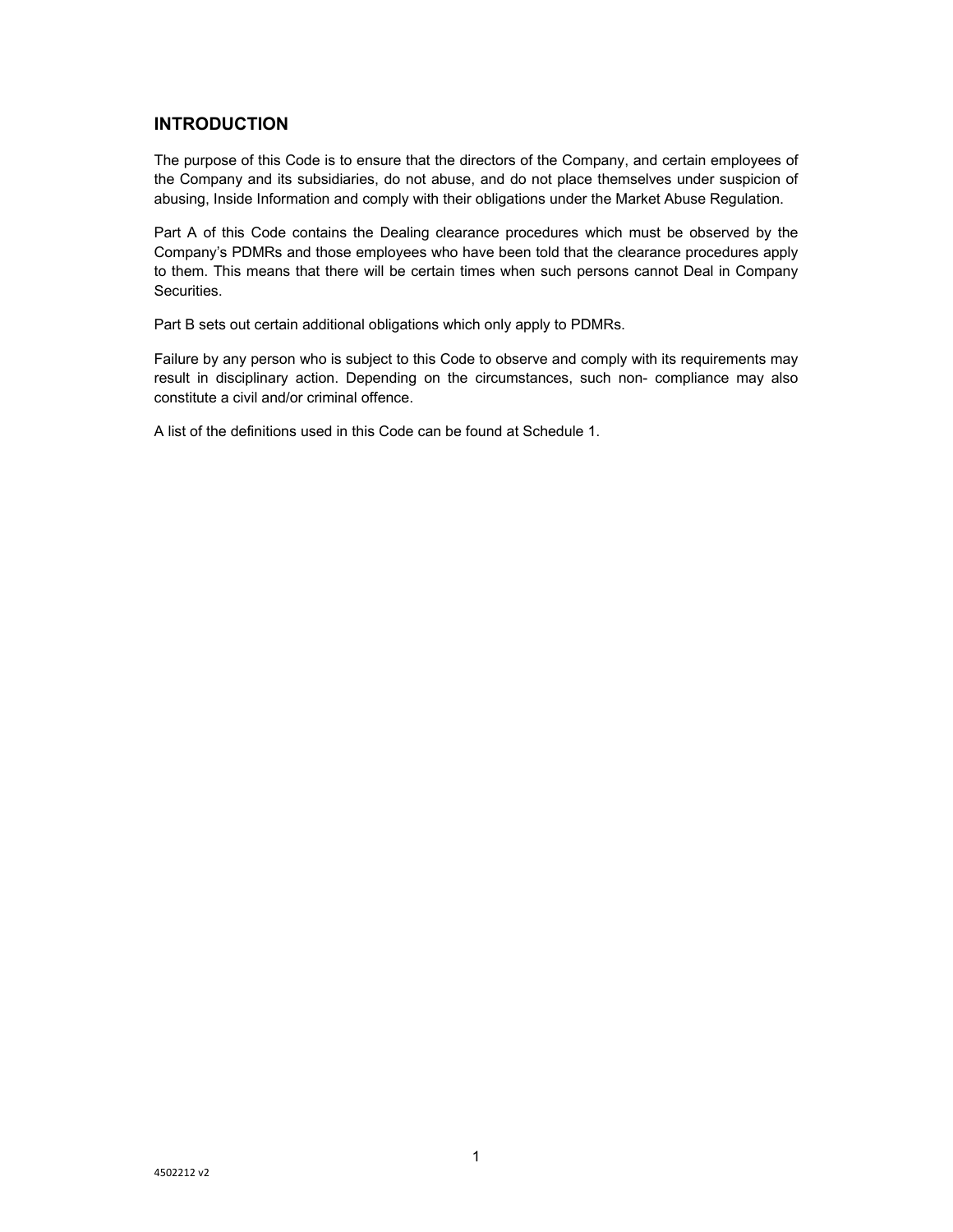### **Part A – Clearance procedures**

### 1. **Clearance to Deal**

- 1.1. You must not Deal for yourself or for anyone else, directly or indirectly, in Company Securities without obtaining clearance from the Company in advance.
- 1.2. Applications for clearance to Deal must be made in writing and submitted to the Chairman using the form set out in Schedule 2.
- 1.3. You must not submit an application for clearance to Deal if you are in possession of Inside Information. If you become aware that you are or may be in possession of Inside Information after you submit an application, you must inform the Chairman as soon as possible and you must refrain from Dealing (even if you have been given clearance).
- 1.4. You will receive a written response to your application, normally within five business days. The Company will not normally give you reasons if you are refused permission to Deal. You must keep any refusal confidential and not discuss it with any other person.
- 1.5. If you are given clearance, you must Deal as soon as possible and in any event within two business days of receiving clearance.
- 1.6. Clearance to Deal may be given subject to conditions. Where this is the case, you must observe those conditions when Dealing.
- 1.7. You must not enter into, amend or cancel a Trading Plan or an Investment Programme under which Company Securities may be purchased or sold unless clearance has been given to do so.
- 1.8. Different clearance procedures will apply where Dealing is being carried out by the Company in relation to an employee share plan (e.g. if the Company is making an option grant or share award to you, or shares are receivable on vesting under a longterm incentive plan). You will be notified separately of any arrangements for clearance if this applies to you.
- 1.9. If you act as the trustee of a trust, you should speak to the Chairman about your obligations in respect of any Dealing in Company Securities carried out by the trustee(s) of that trust.
- 1.10. You should seek further guidance from the Chairman before transacting in:
	- A. units or shares in a collective investment undertaking (e.g. a UCITS or an Alternative Investment Fund) which holds, or might hold, Company Securities; or
	- B. financial instruments which provide exposure to a portfolio of assets which has, or may have, an exposure to Company Securities.

This is the case even if you do not intend to transact in Company Securities by making the relevant investment.

# 2. **Further guidance**

If you are uncertain as to whether or not a particular transaction requires clearance, you must obtain guidance from the Chairman before carrying out that transaction.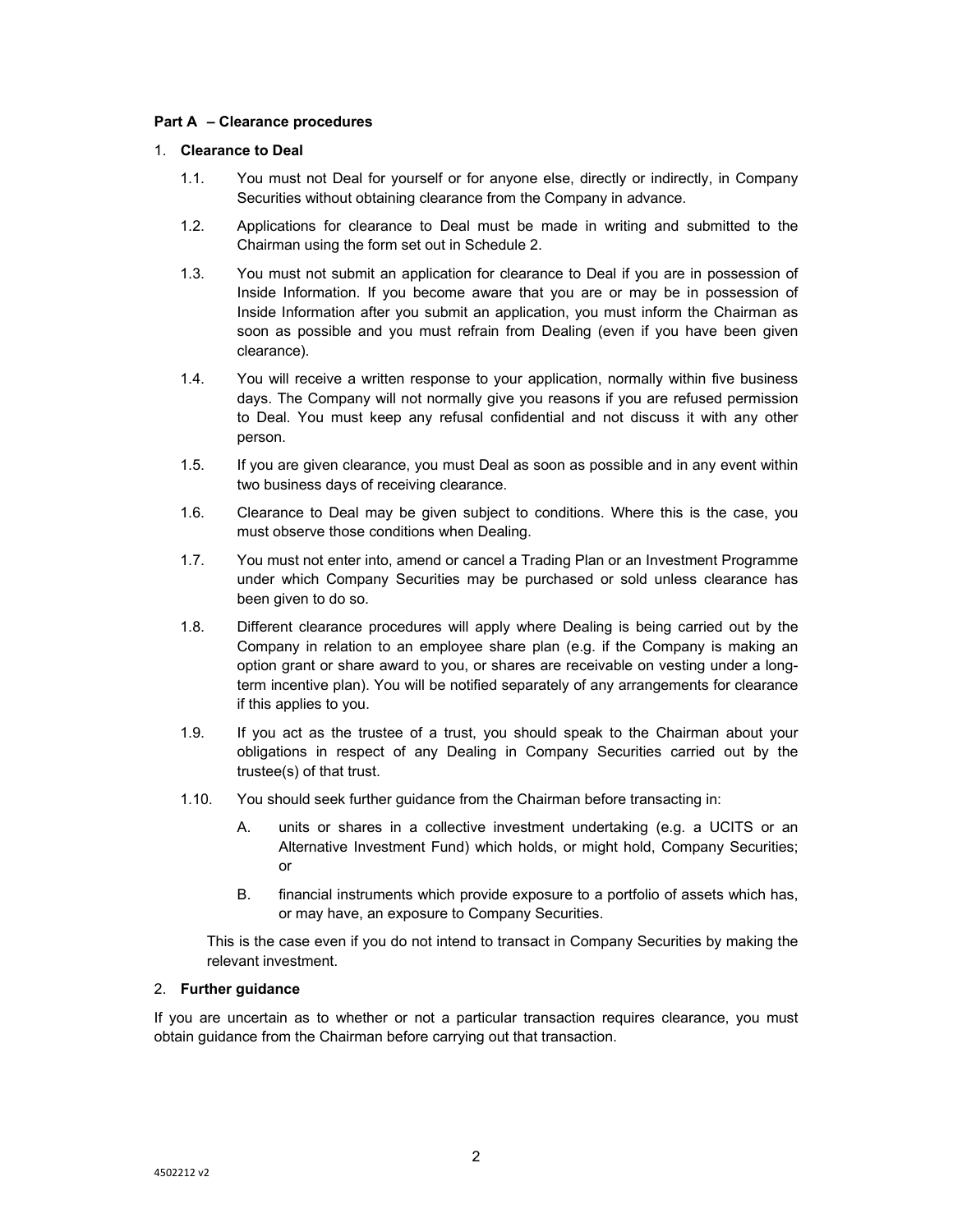# **Part B – Additional provisions for PDMRs**

# 1. **Circumstances for refusal**

You will not ordinarily be given clearance to Deal in Company Securities during any period when there exists any matter which constitutes Inside Information or during a Closed Period.

# 2. **Notification of transactions**

- 2.1. You must notify the Company and the FCA in writing of every Notifiable Transaction in Company Securities conducted for your account as follows:
	- A. Notifications to the Company must be made using the template in Schedule 3 and sent to the Chairman as soon as practicable and in any event within one business day of the transaction date. You should ensure that your investment managers (whether discretionary or not) notify you of any Notifiable Transactions conducted on your behalf promptly so as to allow you to notify the Company within this time frame.
	- B. Notifications to the FCA must be made within three business days of the transaction date. A copy of the notification form is available on the FCA's website. If you would like, the Chairman can assist you with this notification, provided that you ask him or her to do so within one business day of the transaction date.
- 2.2. If you are uncertain as to whether or not a particular transaction is a Notifiable Transaction, you must obtain guidance from the Chairman.

# 3. **PCAs and investment managers**

- 3.1. You must provide the Company with a list of your PCAs and notify the Company of any changes that need to be made to that list.
- 3.2. Your PCAs are also required to notify the Company and the FCA in writing, within the time frames given in paragraph 4.1, of every Notifiable Transaction conducted for their account. You should inform your PCAs in writing of this requirement and keep a copy; the Chairman will provide you with a letter that you can use to do this. If your PCAs would like, the Chairman can assist them with the notification to the FCA, provided that your PCA asks the Chairman to do so within one business day of the transaction date. A copy of the form for notifying the FCA is available on the FCA's website.
- 3.3. You should ask your investment managers (whether or not discretionary) not to Deal in Company Securities on your behalf during Closed Periods.

| <b>CODE OWNER</b>     | The Company owns this Code                                                                                                                                             |  |  |
|-----------------------|------------------------------------------------------------------------------------------------------------------------------------------------------------------------|--|--|
| APPROVAL              | This Code has been approved by the                                                                                                                                     |  |  |
|                       | Board                                                                                                                                                                  |  |  |
| <b>IMPLEMENTATION</b> | The Compliance Officer is responsible for<br>ensuring that the Company's governance<br>structures and procedures are adequate to<br>meet the requirements of this Code |  |  |
| DATE APPROVED         | November 2018                                                                                                                                                          |  |  |
| <b>FFFECTIVE DATE</b> | November 2018                                                                                                                                                          |  |  |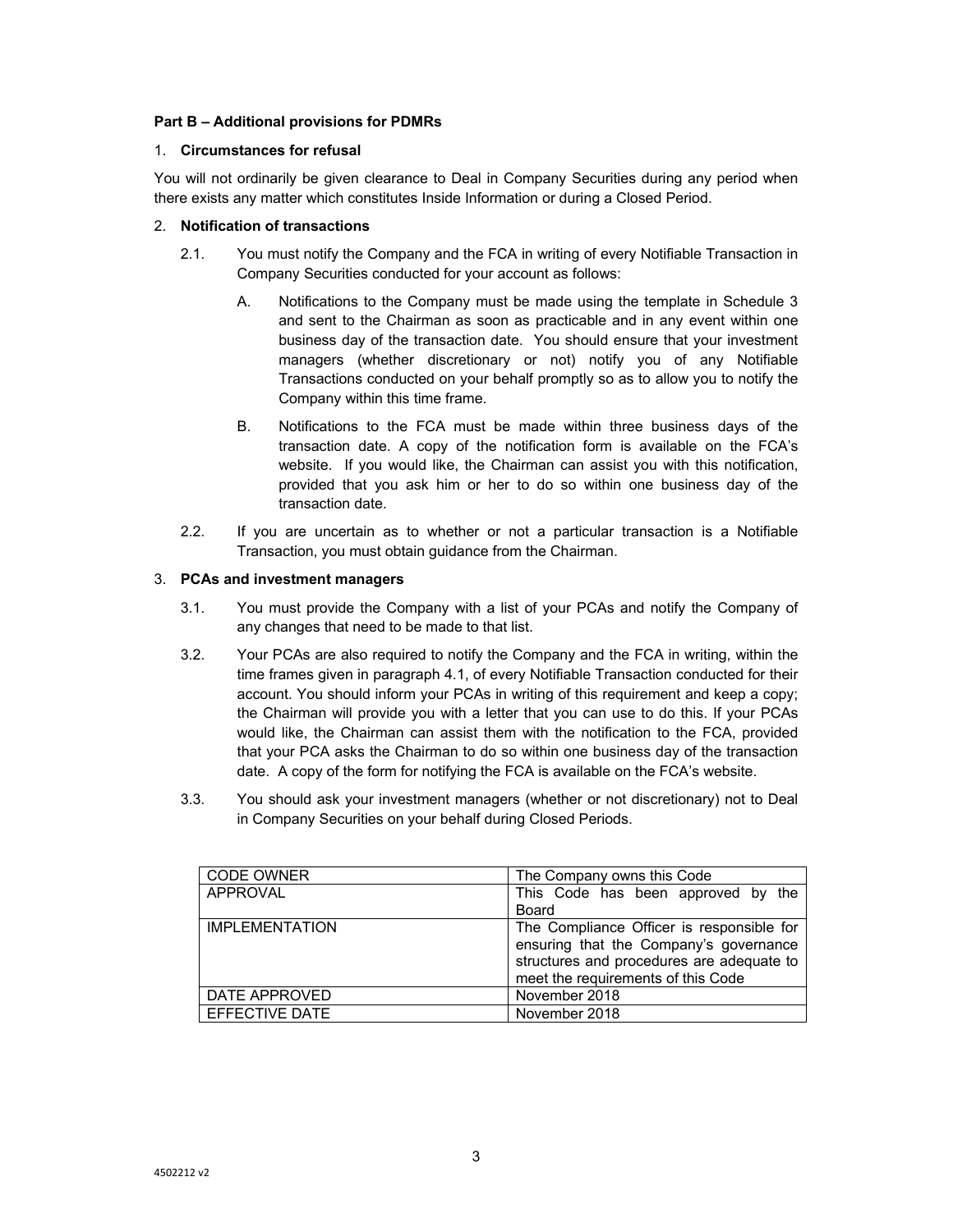#### **Schedule 1**

#### **Defined terms**

"**Alternative Investment Fund**" means a collective investment undertaking, including sub-funds, that:

- A. raises capital from a number of investors, with a view to investing it in accordance with a defined investment policy for the benefit of those investors; and
- B. does not require authorisation pursuant to Article 5 of the UCITS Directive (2009/65/EC).

"**Closed Period**" means any of the following:

- A. the period from the end of the relevant financial year up to the release of the preliminary announcement of the Company's annual results (or, where no such announcement is released, up to the publication of the Company's annual financial report) or, if longer, the period of 30 calendar days before such release (or publication); and
- B. the period from the end of the relevant financial period up to the release of the Company's half-yearly financial report or, if longer, the period of 30 calendar days before such release.

"**Code**" means this dealing code.

"**Company**" means Cobra Resources plc.

"**Company Securities**" means any publicly traded or quoted shares or debt instruments of the Company (or of any of the Company's subsidiaries or subsidiary undertakings) or derivatives or other financial instruments linked to any of them, including phantom options.

"**Dealing**" (together with corresponding terms such as "**Deal**" and "**Deals**") means any type of transaction in Company Securities, including purchases, sales, the exercise of options, the receipt of shares under share plans, using Company Securities as security for a loan or other obligation and entering into, amending or terminating any agreement in relation to Company Securities (e.g. a Trading Plan).

"**FCA**" means the UK Financial Conduct Authority.

"**Inside Information**" means information which relates to the Company or any Company Securities, which is not publicly available, which is likely to have a non-trivial effect on the price of Company Securities and which an investor would be likely to use as part of the basis of his or her investment decision.

"**Investment Programme**" means a share acquisition scheme relating only to the Company's shares under which: (A) shares are purchased by a Restricted Person pursuant to a regular standing order or direct debit or by regular deduction from the person's salary or director's fees; or (B) shares are acquired by a Restricted Person by way of a standing election to re-invest dividends or other distributions received; or (C) shares are acquired as part payment of a Restricted Person's remuneration or director's fees.

"**Market Abuse Regulation**" means the EU Market Abuse Regulation (596/2014).

"**Notifiable Transaction**" means any transaction relating to Company Securities conducted for the account of a PDMR or PCA, whether the transaction was conducted by the PDMR or PCA or on his or her behalf by a third party and regardless of whether or not the PDMR or PCA had control over the transaction. This captures every transaction which changes a PDMR's or PCA's holding of Company Securities, even if the transaction does not require clearance under this Code. It also includes gifts of Company Securities, the grant of options or share awards, the exercise of options or vesting of share awards and transactions carried out by investment managers or other third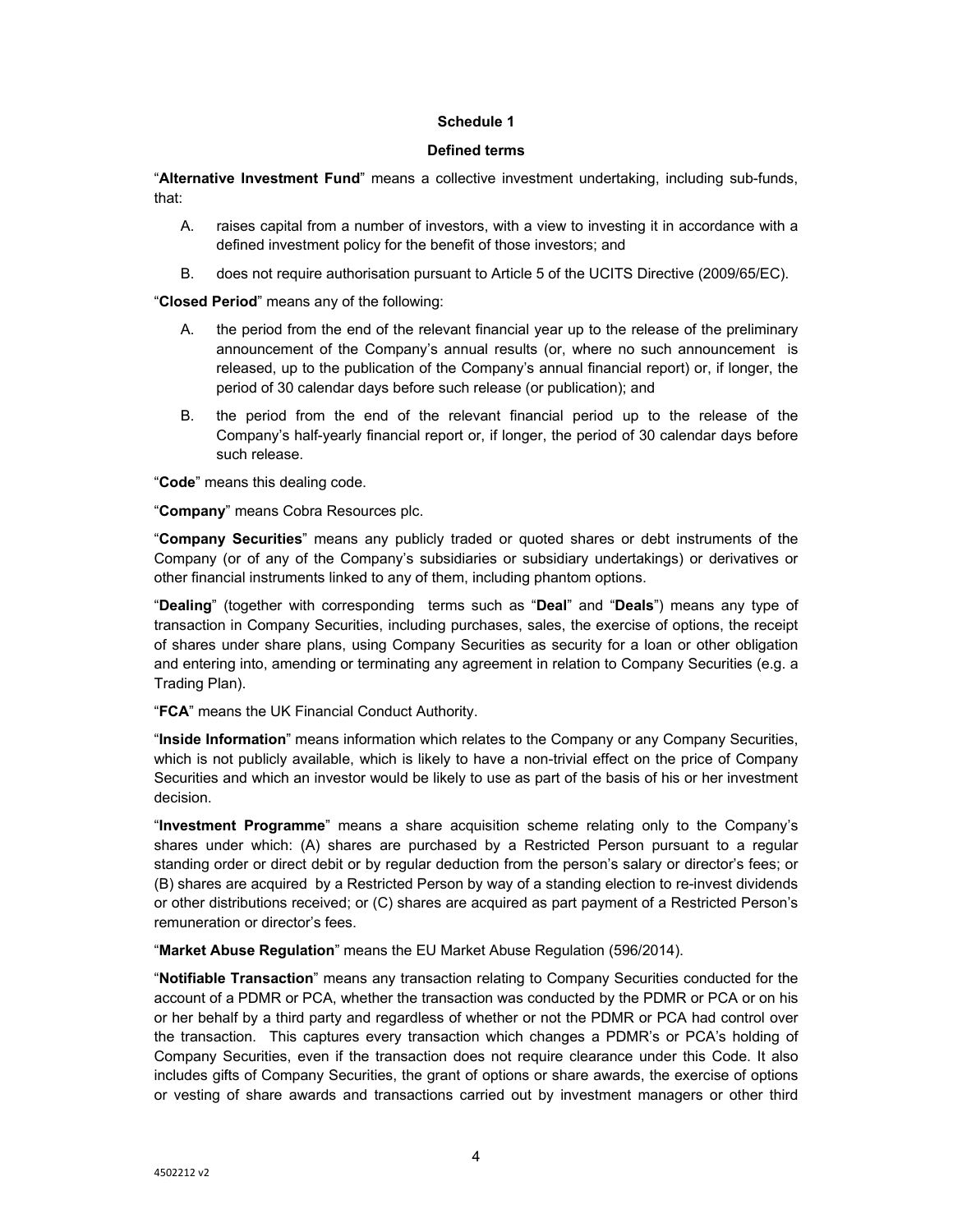parties on behalf of a PDMR, including where discretion is exercised by such investment managers or third parties and including under Trading Plans or Investment Programmes.

"**PCA**" means a person closely associated with a PDMR, being:

- A. the spouse or civil partner of a PDMR; or
- B. a PDMR's child or stepchild under the age of 18 years who is unmarried and does not have a civil partner; or
- C. a relative who has shared the same household as the PDMR for at least one year on the date of the relevant Dealing; or
- D. a legal person, trust or partnership, the managerial responsibilities of which are discharged by a PDMR (or by a PCA referred to in paragraphs (A), (B), or (C) of this definition), which is directly or indirectly controlled by such a person, which is set up for the benefit of such a person or which has economic interests which are substantially equivalent to those of such a person.

"**PDMR**" means a person discharging managerial responsibilities in respect of the Company, being either:

- A. a director of the Company; or
- B. any other employee who has been told that he or she is a PDMR.

"**Restricted Person**" means:

- A. a PDMR; or
- B. any other person who has been told by the Company that the clearance procedures in Part A of this Code apply to him or her.

"**Trading Plan**" means a written plan entered into by a Restricted Person and an independent third party that sets out a strategy for the acquisition and/or disposal of Company Securities by the Restricted Person, and:

- A. specifies the amount of Company Securities to be dealt in and the price at which and the date on which the Company Securities are to be dealt in; or
- B. gives discretion to that independent third party to make trading decisions about the amount of Company Securities to be dealt in and the price at which and the date on which the Company Securities are to be dealt in; or
- C. includes a method for determining the amount of Company Securities to be dealt in and the price at which and the date on which the Company Securities are to be dealt in.

"**UCITS Fund**" means Undertakings for Collective Investment in Transferable Securities Fund.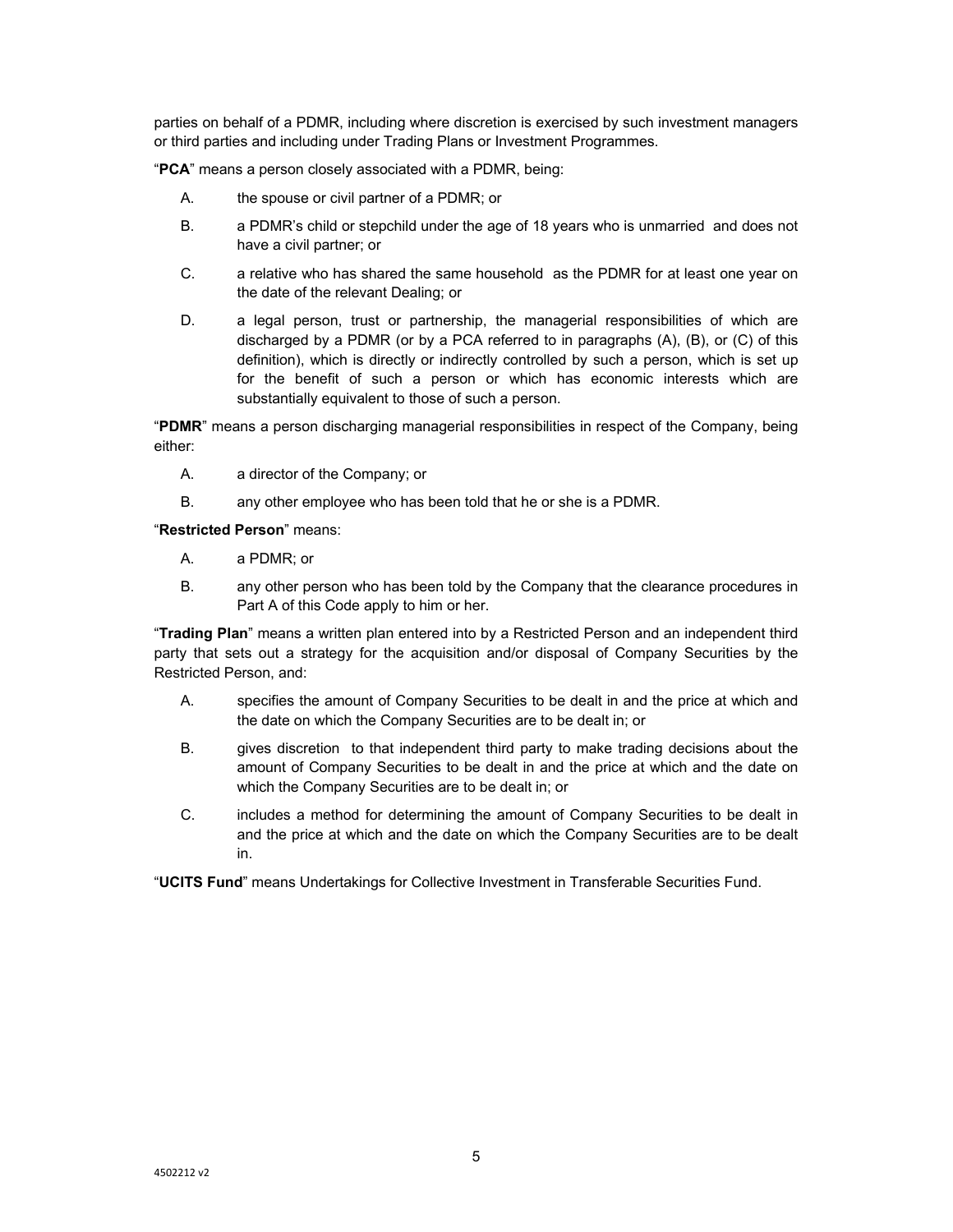# **Schedule 2**

### **Clearance application template**

#### **Application for clearance to deal**

If you wish to apply for clearance to deal under the Company's *Dealing Code*, please complete sections 1 and 2 of the table below and submit this form to the Chairman. By submitting this form, you will be deemed to have confirmed and agreed that:

- i. the information included in this form is accurate and complete;
- ii. you are not in possession of inside information relating to the Company or any Company Securities;
- iii. if you are given clearance to deal and you still wish to deal, you will do so as soon as possible and in any event within two business days; and
- iv. if you become aware that you are in possession of inside information before you deal, you will inform the Chairman and refrain from dealing.

|            | <b>Applicant</b>                |                                                                                                                                                                                                                                       |  |
|------------|---------------------------------|---------------------------------------------------------------------------------------------------------------------------------------------------------------------------------------------------------------------------------------|--|
| a)         | Name                            |                                                                                                                                                                                                                                       |  |
| b)         | lContact details                | [For executive directors and other employees, please<br>include email address and extension number.]                                                                                                                                  |  |
|            |                                 | [For non-executive directors, please include email address<br>and telephone number.]                                                                                                                                                  |  |
| 2.         | <b>Proposed dealing</b>         |                                                                                                                                                                                                                                       |  |
| a)         | Description<br>of<br>securities | the e.g. a share, a debt instrument, a derivative or a financial<br>instrument linked to a share or debt instrument.]                                                                                                                 |  |
| b)         | Number of securities            | [If actual number is not known, provide a maximum<br>amount (e.g. 'up to 100 shares' or 'up to £1,000 of<br>shares').]                                                                                                                |  |
| $\vert c)$ | Nature of the dealing           | [Description of the transaction type (e.g. acquisition;<br>disposal; subscription; option exercise; settling a contract<br>for difference; entry into, or amendment or cancellation of,<br>an investment programme or trading plan).] |  |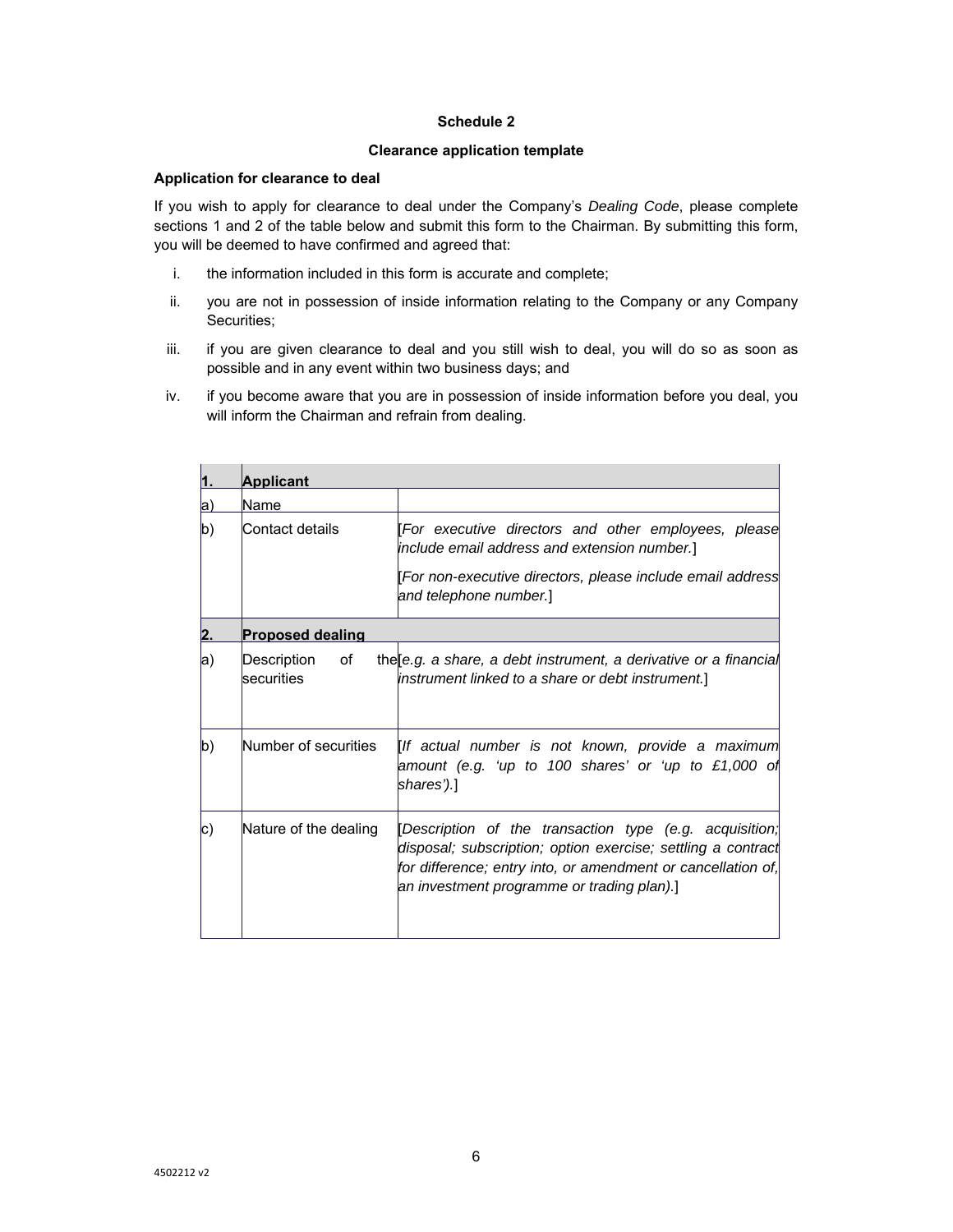| d) | Other details | [Please include all other relevant details which might<br>reasonably assist the person considering your application<br>for clearance (e.g. transfer will be for no consideration).]                               |
|----|---------------|-------------------------------------------------------------------------------------------------------------------------------------------------------------------------------------------------------------------|
|    |               | [If you are applying for clearance to enter into, amend or<br>cancel an investment programme or trading plan, please<br>provide full details of the relevant programme or plan or<br>attach a copy of its terms.] |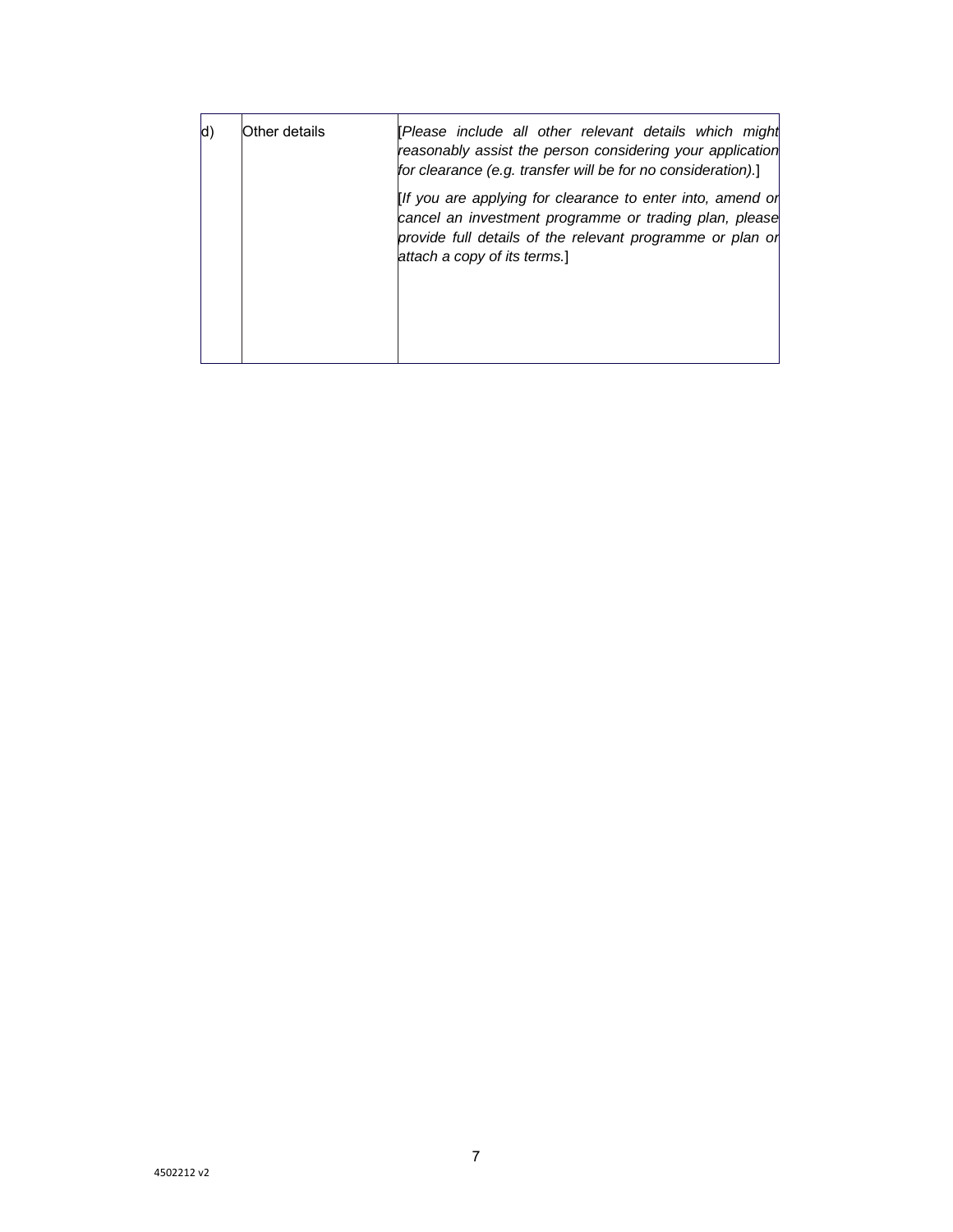# **Schedule 3**

# **Notification template**

Please send your completed form to [*name*] [(*email address*)]. If you require any assistance in completing this form, please contact [name].

| $\vert$ 1. | Details of PDMR / person closely associated with them                                                                                                                                                   |                                                                                                                                                                                                                                |  |
|------------|---------------------------------------------------------------------------------------------------------------------------------------------------------------------------------------------------------|--------------------------------------------------------------------------------------------------------------------------------------------------------------------------------------------------------------------------------|--|
| a)         | Name                                                                                                                                                                                                    | [Include first name(s) and last name(s).]<br>[If the PCA is a legal person, state its full name including legal                                                                                                                |  |
|            |                                                                                                                                                                                                         | form as provided for in the register where it is incorporated, if<br>applicable.]                                                                                                                                              |  |
| b)         | Position / status                                                                                                                                                                                       | [For PDMRs, state job title e.g. CEO, CFO.]                                                                                                                                                                                    |  |
|            |                                                                                                                                                                                                         | [For PCAs, state that the notification concerns a PCA and the<br>name and position of the relevant PDMR.]                                                                                                                      |  |
| $\vert c)$ | Initial notification /<br>lamendment                                                                                                                                                                    | Please indicate if this is an initial notification or an amendment to<br>a prior notification. If this is an amendment, please explain the<br>previous error which this amendment has corrected.]                              |  |
| 2.         | Details of the transaction(s): section to be repeated for (i) each type of instrument;<br>(ii) each type of transaction; (iii) each date; and (iv) each place where transactions<br>have been conducted |                                                                                                                                                                                                                                |  |
| a)         | Description<br>оf<br>financial instrument                                                                                                                                                               | the State the nature of the instrument e.g. a share, a debt<br>instrument, a derivative or a financial instrument linked to a share<br>or debt instrument.]                                                                    |  |
| b)         | <b>Nature</b><br>of<br>transaction                                                                                                                                                                      | the Description of the transaction type e.g. acquisition, disposal,<br>subscription, contract for difference, etc.]                                                                                                            |  |
|            |                                                                                                                                                                                                         | Please indicate whether the transaction is linked to the exercise<br>of a share option programme.]                                                                                                                             |  |
|            |                                                                                                                                                                                                         | [If the transaction was conducted pursuant to an investment<br>programme or a trading plan, please indicate that fact and provide<br>the date on which the relevant investment programme or trading<br>plan was entered into.] |  |